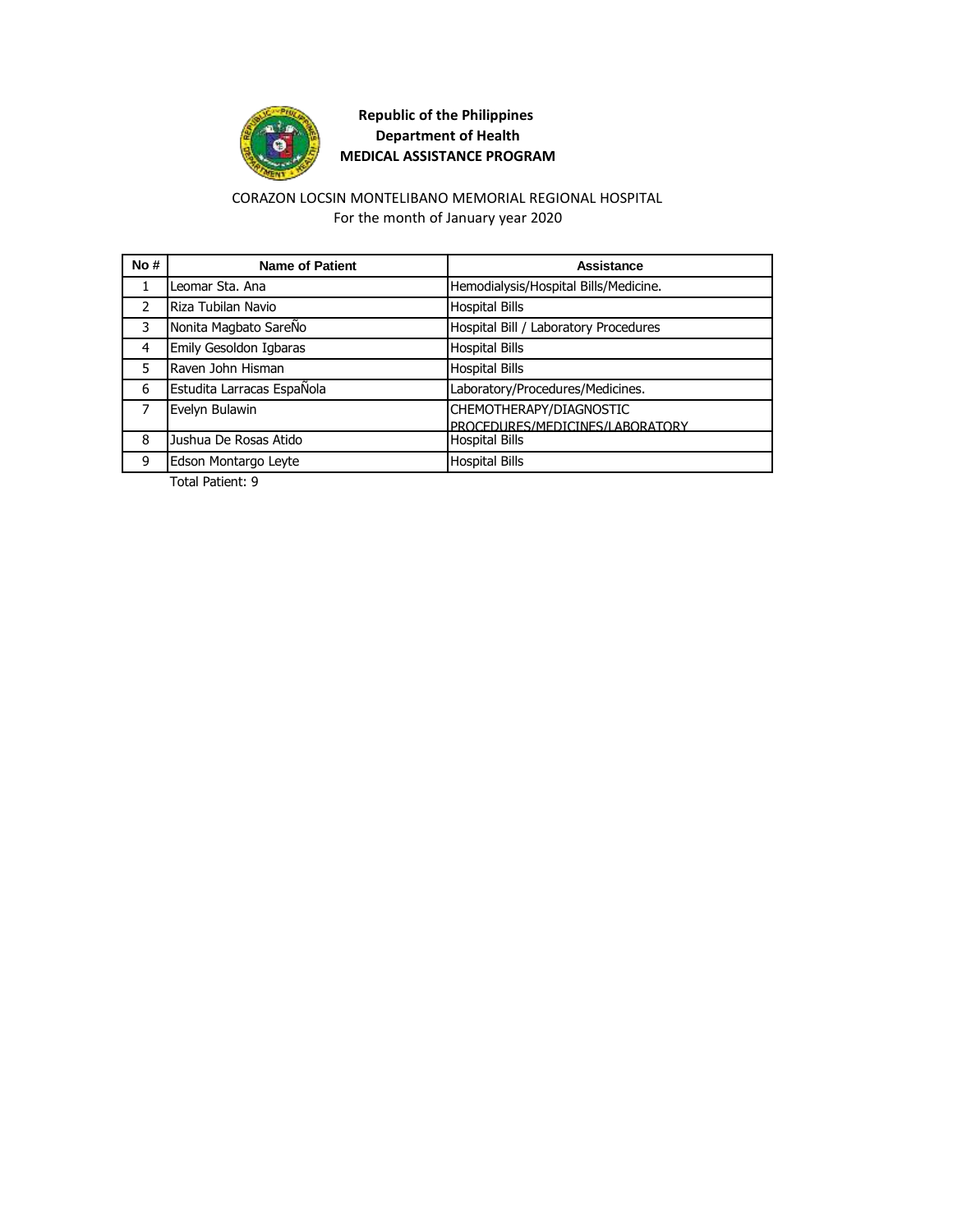

#### For the month of February year 2020 CORAZON LOCSIN MONTELIBANO MEMORIAL REGIONAL HOSPITAL

| No# | <b>Name of Patient</b>        | Assistance                                                             |
|-----|-------------------------------|------------------------------------------------------------------------|
|     | Den Mark Cabarse Bautro       | <b>Hospital Bills</b>                                                  |
|     | Bernadeth Caliste             | Hospital Bill / Laboratory / Procedures / Medicine.                    |
| 3   | Jimmy Sumagaysay Avance       | <b>Hospital Bills</b>                                                  |
| 4   | Candelaria Rodriguez Rebatado | <b>Medicines</b>                                                       |
| 5   | Celia Pible Oliveros          | <b>Hospital Bills</b>                                                  |
| 6   | John Mark Palencia            | Diagnostic & Lab. Procedures, Dialysis, Medicines &<br>Hospital Bills. |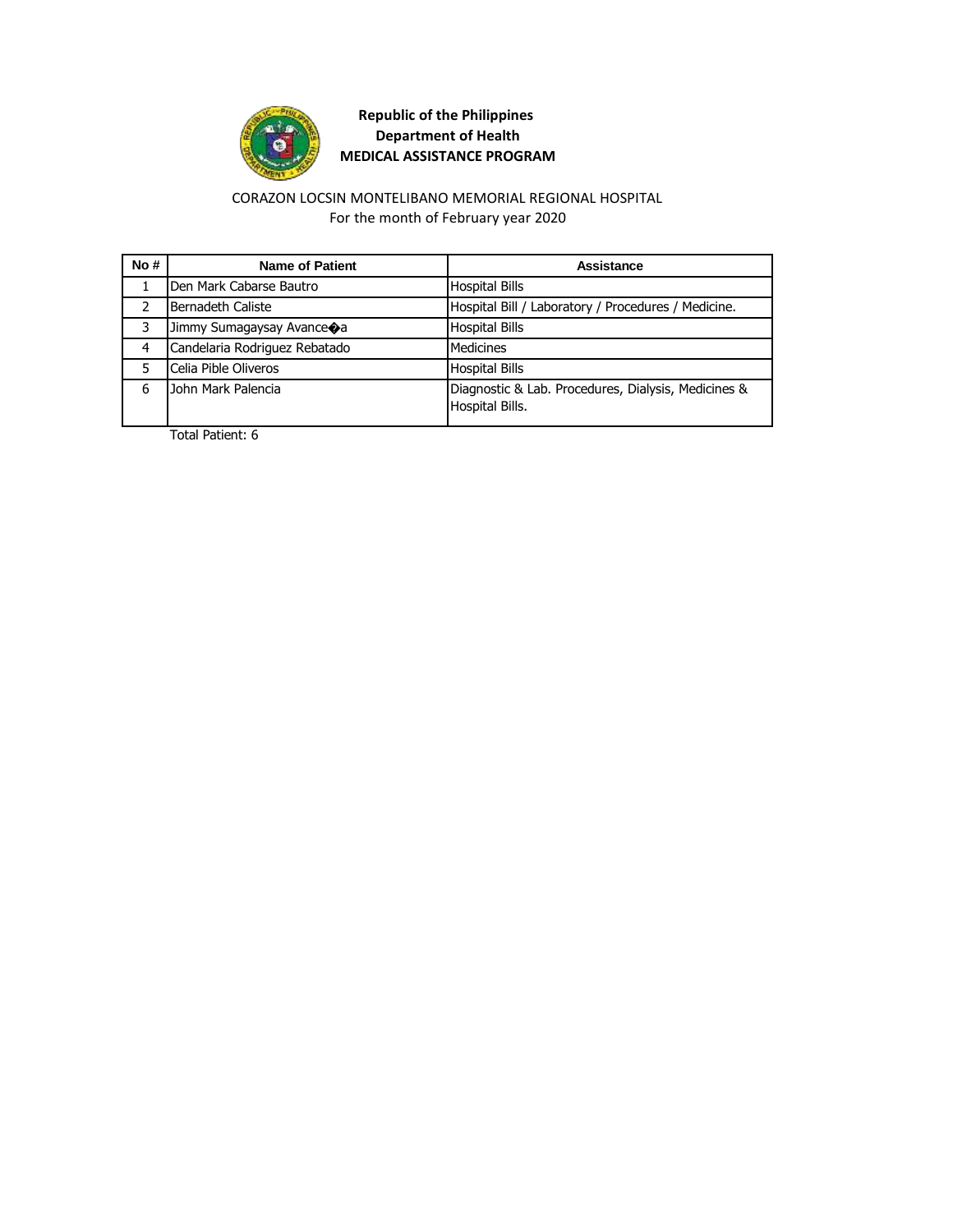

#### For the month of March year 2020 CORAZON LOCSIN MONTELIBANO MEMORIAL REGIONAL HOSPITAL

| No#           | <b>Name of Patient</b>      | Assistance                                          |
|---------------|-----------------------------|-----------------------------------------------------|
|               | Jasper S. Campos            | Medicine & Laboratory                               |
| $\mathcal{P}$ | Irene Eleuterio             | Hospital bills.                                     |
| 3             | Cresencia Cadelina Vivero   | Hospital Bill / Laboratory / Procedures / Medicine. |
| 4             | Regina D. Dionio            | Hospital Bill / Laboratory / Procedures / Medicine. |
|               | Regina D. Dionio            | Hospital Bill / Laboratory / Procedures / Medicine. |
| 6             | Cresencia Cadelina Vivero   | Hospital bills / Medicines.                         |
|               | Jose Larry Gellegann Geanga | <b>Hospital Bills</b>                               |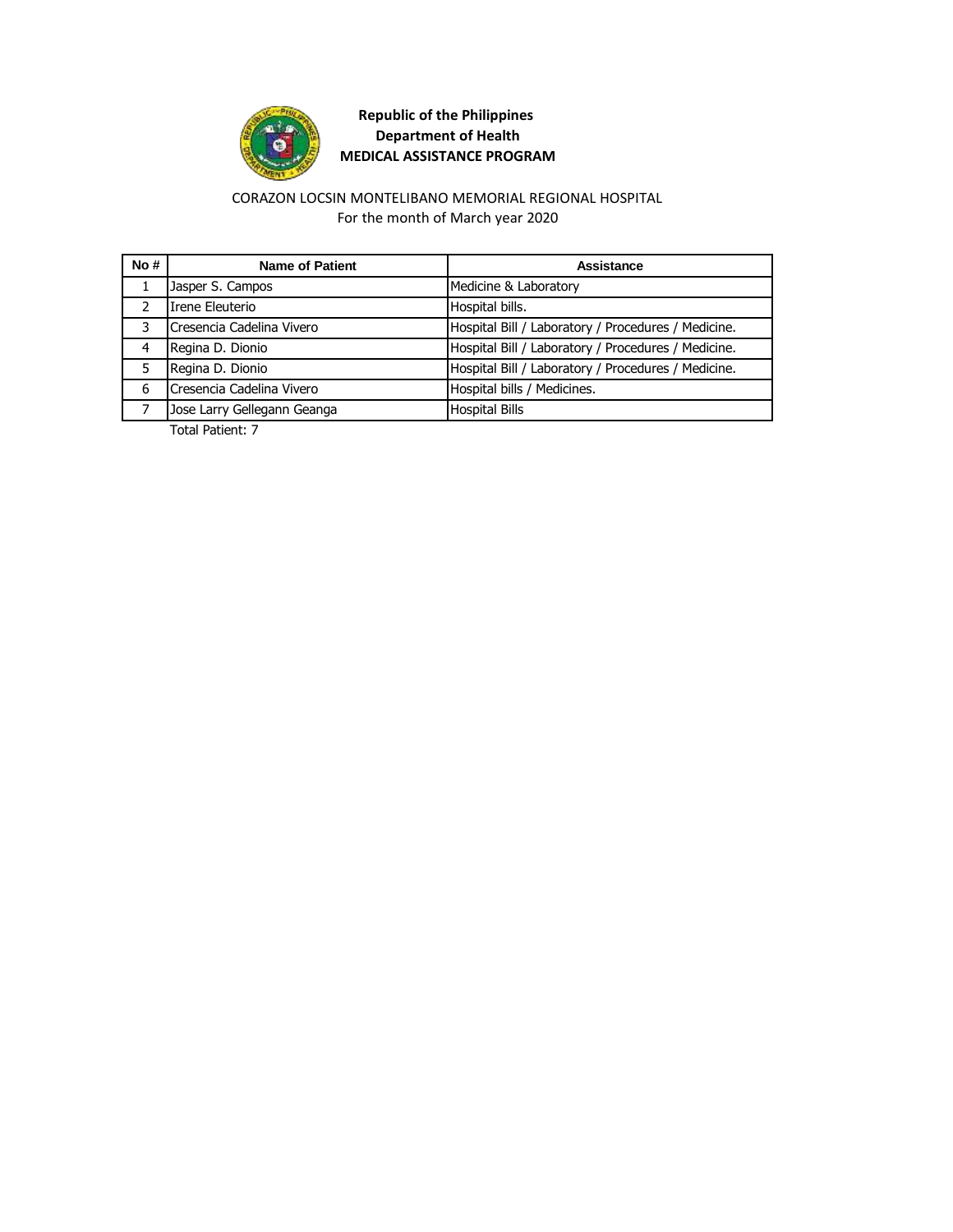

#### For the month of April year 2020 CORAZON LOCSIN MONTELIBANO MEMORIAL REGIONAL HOSPITAL

| No# | <b>Name of Patient</b> | Assistance            |
|-----|------------------------|-----------------------|
|     | Boraya Alibani Sale    | <b>Hospital Bills</b> |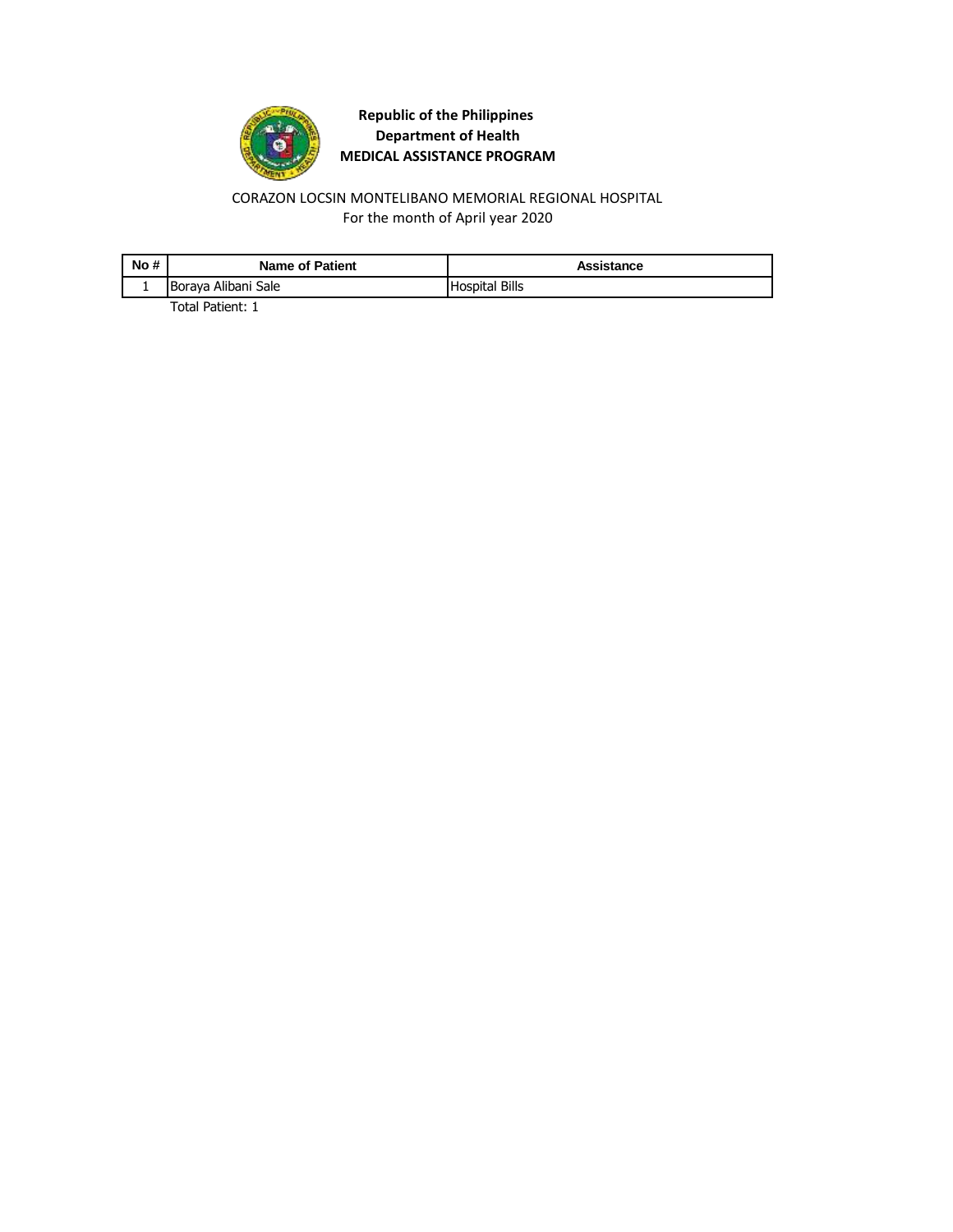

#### For the month of May year 2020 CORAZON LOCSIN MONTELIBANO MEMORIAL REGIONAL HOSPITAL

| No# | Name of Patient                    | Assistance                                          |
|-----|------------------------------------|-----------------------------------------------------|
|     | April Rose Navarro                 | <b>Hospital Bills</b>                               |
|     | Clitt Clifford Villanueva Capita�a | <b>Hospital Bills</b>                               |
|     | Eduardo Samillano Gico             | Catheter                                            |
| 4   | Lanie May N. De Guzman             | <b>Hospital Bills</b>                               |
|     | Regina D. Dionio                   | Hospital Bill / Laboratory / Procedures / Medicine. |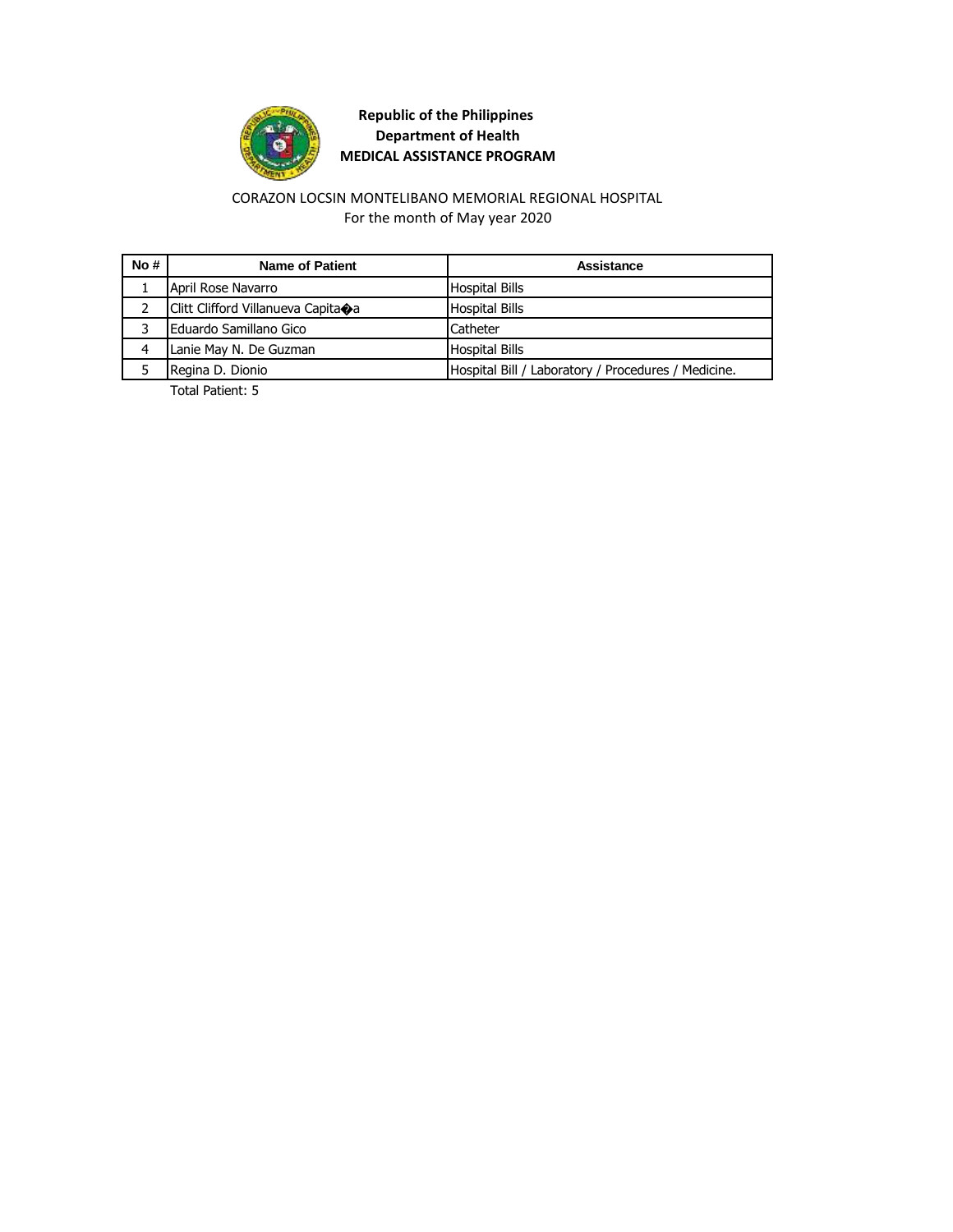

#### CORAZON LOCSIN MONTELIBANO MEMORIAL REGIONAL HOSPITAL For the month of June year 2020

| No#            | <b>Name of Patient</b>           | Assistance                                                             |
|----------------|----------------------------------|------------------------------------------------------------------------|
| 1              | Erwin Mendoza Escriber           | <b>Hospital Bills</b>                                                  |
| $\overline{2}$ | Carlo Joy Diaz Aguilar           | <b>Hospital Bills</b>                                                  |
| 3              | Junboy Epis Caontao              | <b>Hospital Bills</b>                                                  |
| 4              | Wilfredo Ortega Endencio         | <b>Hospital Bills</b>                                                  |
| 5              | Ruben Cervantes Hermano          | <b>Hospital Bills</b>                                                  |
| 6              | Jesus Pano Gonzaga               | <b>Hospital Bills</b>                                                  |
| 7              | Edyll Jun Tan                    | Diagnostic & Lab. Procedures, Dialysis, Medicines &<br>Hospital Bills. |
| 8              | Ricardo Brono David.             | <b>Hospital Bills</b>                                                  |
| 9              | Evaristo Cordel Retoya           | <b>Hospital Bills</b>                                                  |
| 10             | Ofelia Jimenez Yonson            | <b>Hospital Bills</b>                                                  |
| 11             | Lyka Marie T. Villa              | Blood Typing and Cross Matching                                        |
| 12             | Marjolien Relatos Rico           | <b>Hospital Bills</b>                                                  |
| 13             | Marlon Padilla Torrecarion       | <b>Hospital Bills</b>                                                  |
| 14             | Nian Joy Mateos Flores           | <b>Hospital Bills</b>                                                  |
| 15             | Letecia E. Lorezo                | Medicines                                                              |
| 16             | Ramon Santander De La Torre Jr.  | <b>Hospital Bills</b>                                                  |
| 17             | Ramon Santander De La Torre Jr.  | <b>Hospital Bills</b>                                                  |
| 18             | Kris Dela Toree Miraveles.       | <b>Hospital Bills</b>                                                  |
| 19             | Rolando Gaetos Carioo.           | <b>Hospital Bills</b>                                                  |
| 20             | Teresita Ocillada Dionela        | <b>Hospital Bills</b>                                                  |
| 21             | Mauro Mahilum Arnaiz             | <b>Hospital Bills</b>                                                  |
| 22             | Adelfa Robles Vargas             | 2D ECHO / ECG / X-RAY / Medicines                                      |
| 23             | Shiara Mae Balalitan Portudo     | <b>Hospital Bills</b>                                                  |
| 24             | Franklin John Miguel Dadivas Sr. | <b>Hospital Bills</b>                                                  |
| 25             | Zian Escorial Fernandez          | <b>Hospital Bills</b>                                                  |
| 26             | Jessica Mendoza Andales.         | <b>Hospital Bills</b>                                                  |
| 27             | Armelita Sibigan Lachica         | <b>Hospital Bills</b>                                                  |
| 28             | Rey Oqueriza Villa.              | <b>Hospital Bills</b>                                                  |
| 29             | Achilles Bolivar Carmona         | <b>Hospital Bills</b>                                                  |
| 30             | Shailly Anne Condes Valdez       | <b>Hospital Bills</b>                                                  |
| 31             | Jimmy Gumana Panolino Jr.        | <b>Hospital Bills</b>                                                  |
| 32             | Jason Bioas Sarmineto            | <b>Hospital Bills</b>                                                  |
| 33             | Melchorita Pagayon               | <b>Physical Therapy</b>                                                |
| 34             | Terrenece Lee Solinap Mira       | Laboratory/Procedures/Medicines.                                       |
| 35             | Elizabeth S. De Asis             | X-Ray                                                                  |
| 36             | Nathalia Reign Cabigo Tamesis    | <b>Hospital Bills</b>                                                  |
| 37             | Matt Keda Canam Ong              | <b>Hospital Bills</b>                                                  |
| 38             | John Mark Bello Lacandazo        | <b>Hospital Bills</b>                                                  |
| 39             | Noel Reyes Jundos                | <b>Hospital Bills</b>                                                  |
| 40             | Lucia Diana Carbadilla           | Xray/ECG                                                               |
| 41             | Pj Solibio Perez                 | <b>Hospital Bills</b>                                                  |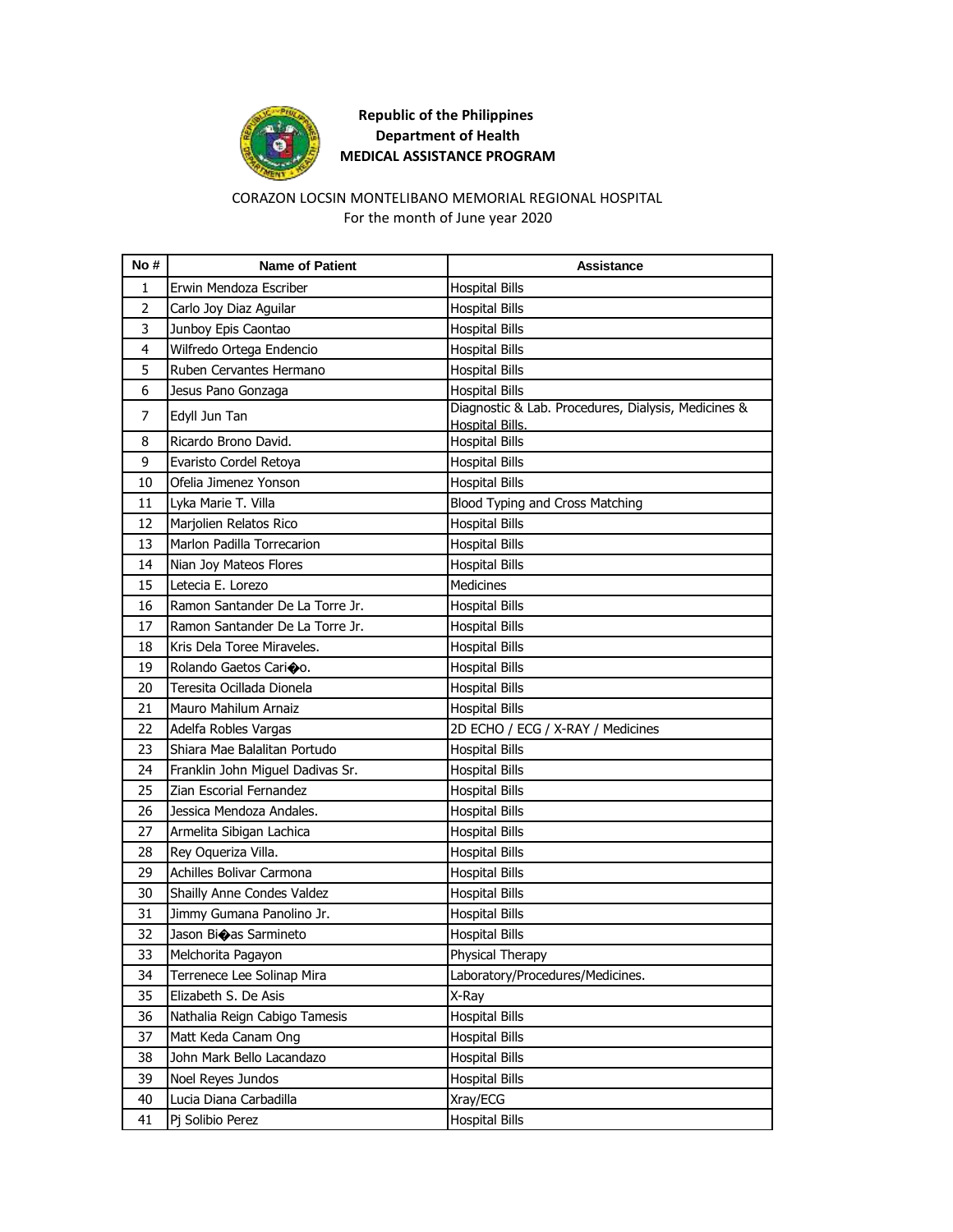| 42       | Alexia Chavez Aniban                             | <b>Hospital Bills</b>                               |
|----------|--------------------------------------------------|-----------------------------------------------------|
| 43       | Jan-jan Canlas                                   | <b>Hospital Bills</b>                               |
| 44       | Rene Trabado Palma.                              | <b>Hospital Bills</b>                               |
| 45       | Rene Trabado Palma.                              | <b>Hospital Bills</b>                               |
| 46       | Joji Ann Alcuizar Ruiz                           | <b>Hospital Bills</b>                               |
| 47       | Henry Pabalan Pescaderia Jr.                     | <b>Hospital Bills</b>                               |
| 48       | Harlyn Badana Villaespin                         | <b>Hospital Bills</b>                               |
| 49       | Babylyn Punsalan Buenafe                         | <b>Hospital Bills</b>                               |
| 50       | Margarita Aurelio                                | Laboratory/Procedures/Medicines.                    |
| 51       | Oscar Dingson Abaya                              | <b>Hospital Bills</b>                               |
| 52       | Jean Caro De La Cruz.                            | <b>Hospital Bills</b>                               |
| 53       | Jayvee Ebalabor Dumagit                          | <b>Hospital Bills</b>                               |
| 54       | Vivian Dalisay Cabiles                           | <b>Hospital Bills</b>                               |
| 55       | Marilou Rivas Bakingking                         | <b>Hospital Bills</b>                               |
| 56       | Rosemae Bantilan Sigurado                        | <b>Hospital Bills</b>                               |
| 57       | Elvira Nacion Ventorado                          | <b>Hospital Bills</b>                               |
| 58       | Romeo J. Zapata Jr.                              | Hospital Bill / Laboratory / Procedures / Medicine. |
| 59       | April Rose Landohan Fuentes                      | <b>Hospital Bills</b>                               |
| 60       | Jomelo Dela Torre Seruelo                        | Laboratory/Procedures/Medicines.                    |
| 61       | Joel Gonzales Ganancial.                         | <b>Hospital Bills</b>                               |
| 62       | Edwin Guiguin Alvarez                            | Catheter                                            |
| 63       | Jeorgie Lorico Java                              | <b>Hospital Bills</b>                               |
| 64       | Alfonso Carias Montorio                          | Hospital Bills                                      |
| 65       | Jonathan Nerpio Nebre                            | <b>Hospital Bills</b>                               |
| 66       | Dino Celiz De La Flor                            | <b>Hospital Bills</b>                               |
|          |                                                  |                                                     |
|          |                                                  |                                                     |
| 67       | Rommel Tingson Goza                              | <b>Hospital Bills</b>                               |
| 68<br>69 | J-c Rex Aspera Marquioo                          | Medicines                                           |
|          | Arlan Blancia Arana                              | <b>Hospital Bills</b>                               |
| 70       | Ryan Miles Corral Pango                          | Laboratory/Procedures/Medicines.                    |
| 71<br>72 | Arbado Tagalo Laura                              | <b>Hospital Bills</b>                               |
| 73       | Salvacion Pastera Llagas                         | Laboratory/Procedures/Medicines.                    |
|          | Zhavia Lexus Braga Pagasita                      | <b>Hospital Bills</b>                               |
| 74       | Eleno Canoy Camus                                | <b>Hospital Bills</b>                               |
| 75       | Ruby Gonzales                                    | <b>Hospital Bills</b>                               |
| 76       | Corazon Amar Tan,,                               | <b>Hospital Bills</b>                               |
| 77<br>78 | Kendrick Arellano Daguman                        | <b>Hospital Bills</b>                               |
| 79       | Kylene Puntal Vicera                             | <b>Hospital Bills</b>                               |
|          | Robelyn Delfin                                   | <b>Hospital Bills</b>                               |
| 80       | Alex Abela Pondales                              | Blood Typing and Cross Matching                     |
| 81       | Armelita Sibigan Lachica                         | Physical Therapy                                    |
| 82       | Kershedel Zane Patalinghug                       | <b>Hospital Bills</b>                               |
| 83<br>84 | Nora Lorico Samson<br>Eduardo Alvarado Hechanova | Blood Typing and Cross Matching                     |
| 85       |                                                  | <b>Hospital Bills</b>                               |
|          | Tagumpay Lopez Bermundo                          | <b>Hospital Bills</b>                               |
| 86<br>87 | Adelina Oyco Gayanelo                            | <b>Hospital Bills</b>                               |
|          | Jimmy Bolandres Duro                             | <b>Hospital Bills</b>                               |
| 88<br>89 | Jewelle Mae Tarug                                | <b>Hospital Bills</b>                               |
|          | Alfonso Carias Montorio                          | <b>Hospital Bills</b>                               |
| 90<br>91 | Mary Joy Eyoy Colaler<br>Eric Galanza Dololoyas  | <b>Hospital Bills</b><br><b>Hospital Bills</b>      |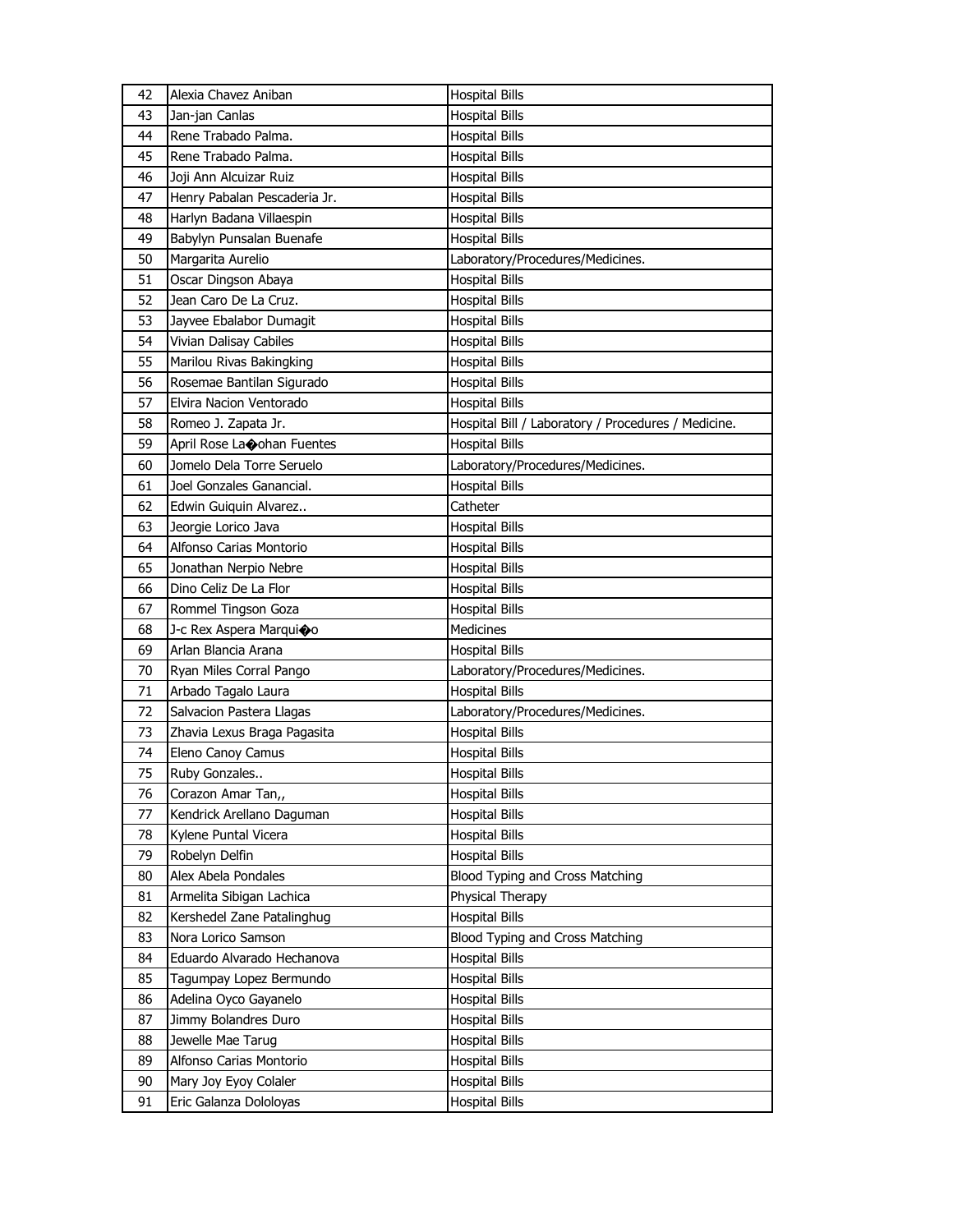| 92  | Marcial Sobelario Enisimo       | <b>Hospital Bills</b>                               |
|-----|---------------------------------|-----------------------------------------------------|
| 93  | Marcial Sobelario Enisimo       | <b>Hospital Bills</b>                               |
| 94  | Ma. Fe B. Garinggo              | <b>Hospital Bills</b>                               |
| 95  | Ma. Fe B. Garinggo              | <b>Hospital Bills</b>                               |
| 96  | Jose Roxas Enselencia           | Hospital Bills                                      |
| 97  | Kaitlyn Brianna Galve           | <b>Hospital Bills</b>                               |
| 98  | Rona Lastimoso Laguna           | Hospital Bills                                      |
| 99  | Rona Lastimoso Laguna           | <b>Hospital Bills</b>                               |
| 100 | Jr Hipty Celis.                 | <b>Hospital Bills</b>                               |
| 101 | Josefina Nobleza Genite         | <b>Hospital Bills</b>                               |
| 102 | Janine Dane Jamon Pontino       | <b>Hospital Bills</b>                               |
| 103 | Arben Jack Mercado Da-anoy      | Hospital Bill / Laboratory / Procedures / Medicine. |
| 104 | Liam Rey Deniega Maguate        | <b>Hospital Bills</b>                               |
| 105 | Jerry Gilligo Garduque          | <b>Hospital Bills</b>                               |
| 106 | Arthur Escamilla Hagorites      | <b>Hospital Bills</b>                               |
| 107 | Bianca Marie Lumatac Pamatian   | <b>Hospital Bills</b>                               |
| 108 | Tiza Ilustrisimo Candano        | <b>Hospital Bills</b>                               |
| 109 | Rhea Espaoola Embino            | <b>Hospital Bills</b>                               |
| 110 | Amy Casas Esmolo                | <b>Hospital Bills</b>                               |
| 111 | Jennifer Parreco Barioan        | <b>Hospital Bills</b>                               |
| 112 | Jose Ronie Destor Veloso        | <b>Hospital Bills</b>                               |
| 113 | Rosemarie Candelario Molina.    | Hospital Bills                                      |
| 114 | Erwin Depasucat Loque�o         | <b>Hospital Bills</b>                               |
| 115 | Angel Crown Glaspe              | <b>Hospital Bills</b>                               |
| 116 | Tatiana Baker                   | Hospital Bills                                      |
| 117 | Shaira Marie Castigador Doce    | <b>Hospital Bills</b>                               |
| 118 | Michelle Occeo Delos Santos.    | Hospital Bills                                      |
| 119 | Nellie T. Feria                 | <b>Hospital Bills</b>                               |
| 120 | Michael M. Ausan                | <b>Hospital Bills</b>                               |
| 121 | Alberto Bangkaco Bernasol Jr.   | <b>Hospital Bills</b>                               |
| 122 | Michelle Mae Sandico Dela Cruz. | <b>Hospital Bills</b>                               |
| 123 | Gloria Malunat Huplas           | Hospital Bills                                      |
| 124 | Ramil Arcenas Ibacez.           | <b>Hospital Bills</b>                               |
| 125 | Job Secosa Gelogo               | Medicines                                           |
| 126 | Audie Espadilla Enojo           | <b>Hospital Bills</b>                               |
| 127 | Carl Justine Tumbale Porras     | <b>Hospital Bills</b>                               |
| 128 | Antonio Bueno Perillo           | Blood Typing and Cross Matching                     |
| 129 | Rene Baraca Marfil.             | <b>Hospital Bills</b>                               |
| 130 | Pablo Narceso Batanobos         | <b>Hospital Bills</b>                               |
| 131 | Anteriz Menoro Piola            | <b>Hospital Bills</b>                               |
| 132 | Reggien Maconding Salvarita     | <b>Hospital Bills</b>                               |
|     | Total Patient: 132              |                                                     |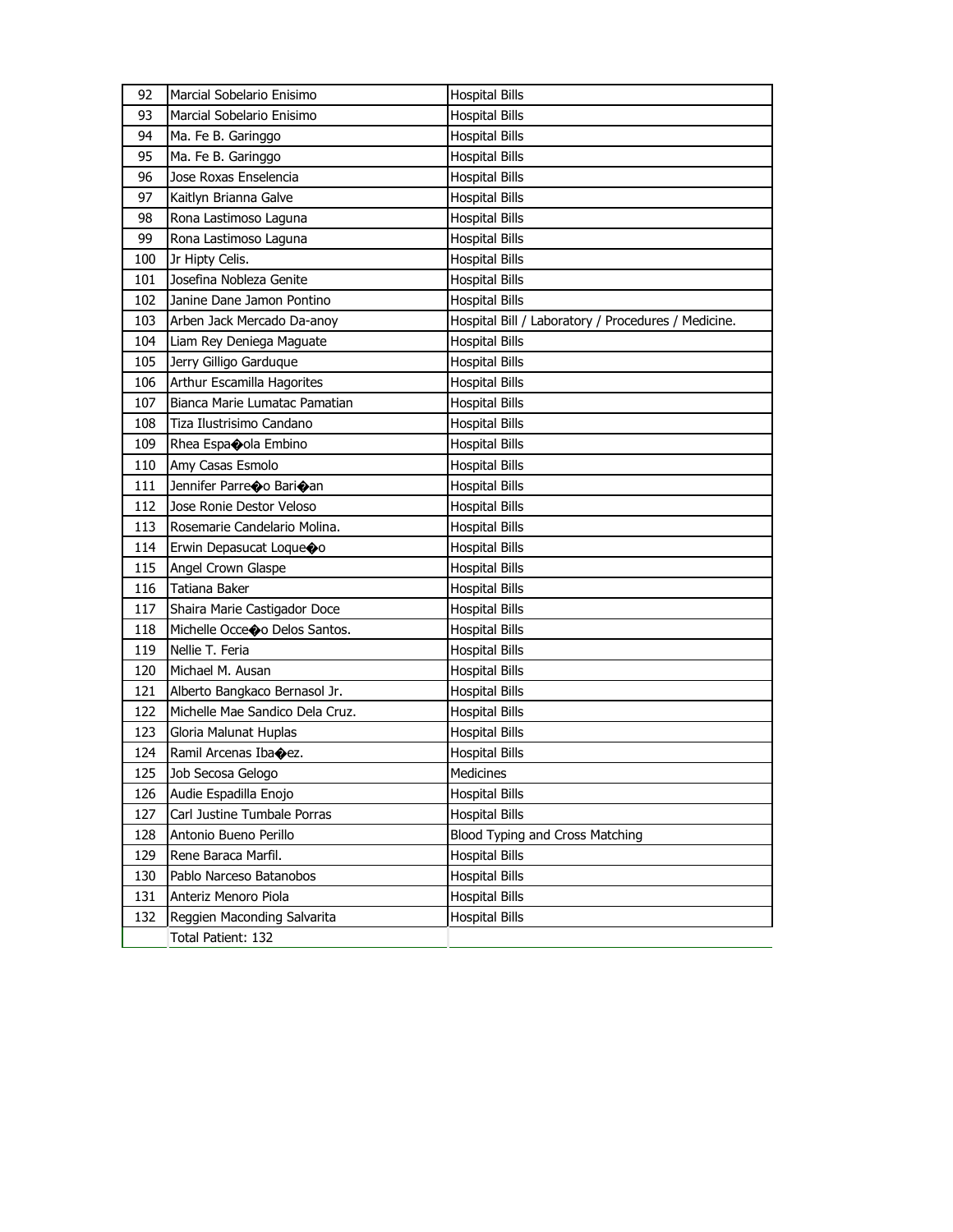

#### CORAZON LOCSIN MONTELIBANO MEMORIAL REGIONAL HOSPITAL For the month of July year 2020

| No#            | <b>Name of Patient</b>                        | <b>Assistance</b>                                                            |
|----------------|-----------------------------------------------|------------------------------------------------------------------------------|
| $\mathbf{1}$   | Joshua Alingasa Ragsac                        | <b>Hospital Bills</b>                                                        |
| $\overline{2}$ | Ruel Malapit Lapag                            | <b>Hospital Bills</b>                                                        |
| 3              | Johnessa Angela Mission                       | <b>Hospital Bills</b>                                                        |
| 4              | Normita Andrade Poliapoy                      | <b>Hospital Bills</b>                                                        |
| 5.             | Joel Fuentes Agasan Jr.                       | Gastroscopy                                                                  |
| 6              | Erlito Cabalfin Flores                        | <b>Hospital Bills</b>                                                        |
| 7              | Eduardo Ligad Tan                             | Diagnostic & Lab. Procedures, Dialysis, Medicines &<br>Hospital Bills.       |
| 8              | Juanita Chiu Tan                              | Diagnostic & Lab. Procedures, Dialysis, Medicines &<br>Hospital Bills.       |
| 9              | Zacarias Dela Pe $\spadesuit$ a Francisco Sr. | <b>Hospital Bills</b>                                                        |
| 10             | Diben Cris S. Aguino                          | Hospital bills / Medicines.                                                  |
| 11             | Ildefonso Palaran Grande                      | <b>Hospital Bills</b>                                                        |
| 12             | Evelyn Bulawin                                | Hospital Bill/Medicines/ Laboratory/ Diagnostic<br>Procedures/ Chemotherapy. |
| 13             | Jaymark Navarro                               | Hospital Bill / Laboratory / Procedures / Medicine.                          |
| 14             | Ricardo Taoo Abello Jr.,                      | <b>Hospital Bills</b>                                                        |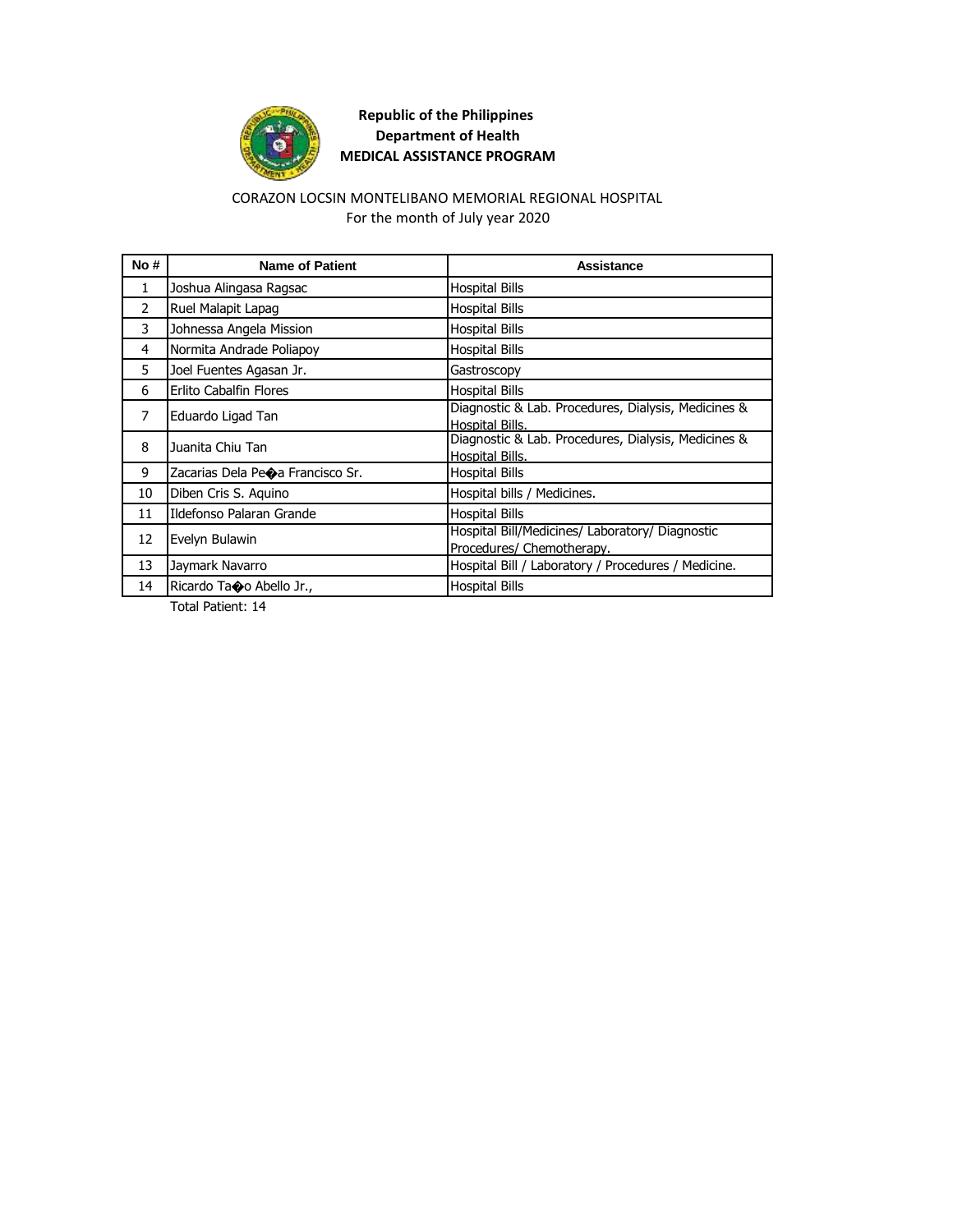

#### CORAZON LOCSIN MONTELIBANO MEMORIAL REGIONAL HOSPITAL For the month of August year 2020

| No#            | <b>Name of Patient</b>                        | Assistance                                                                   |
|----------------|-----------------------------------------------|------------------------------------------------------------------------------|
| $\mathbf{1}$   | Joshua Alingasa Ragsac                        | <b>Hospital Bills</b>                                                        |
| $\overline{2}$ | Ruel Malapit Lapag                            | <b>Hospital Bills</b>                                                        |
| 3              | Johnessa Angela Mission                       | <b>Hospital Bills</b>                                                        |
| 4              | Normita Andrade Poliapoy                      | <b>Hospital Bills</b>                                                        |
| 5.             | Joel Fuentes Agasan Jr.                       | Gastroscopy                                                                  |
| 6              | <b>Erlito Cabalfin Flores</b>                 | <b>Hospital Bills</b>                                                        |
| 7              | Eduardo Ligad Tan                             | Diagnostic & Lab. Procedures, Dialysis, Medicines &<br>Hospital Bills.       |
| 8              | Juanita Chiu Tan                              | Diagnostic & Lab. Procedures, Dialysis, Medicines &<br>Hospital Bills.       |
| 9              | Zacarias Dela Pe $\spadesuit$ a Francisco Sr. | <b>Hospital Bills</b>                                                        |
| 10             | Diben Cris S. Aquino                          | Hospital bills / Medicines.                                                  |
| 11             | Ildefonso Palaran Grande                      | <b>Hospital Bills</b>                                                        |
| 12             | Evelyn Bulawin                                | Hospital Bill/Medicines/ Laboratory/ Diagnostic<br>Procedures/ Chemotherapy. |
| 13             | Jaymark Navarro                               | Hospital Bill / Laboratory / Procedures / Medicine.                          |
| 14             | Ricardo Taoo Abello Jr.,                      | <b>Hospital Bills</b>                                                        |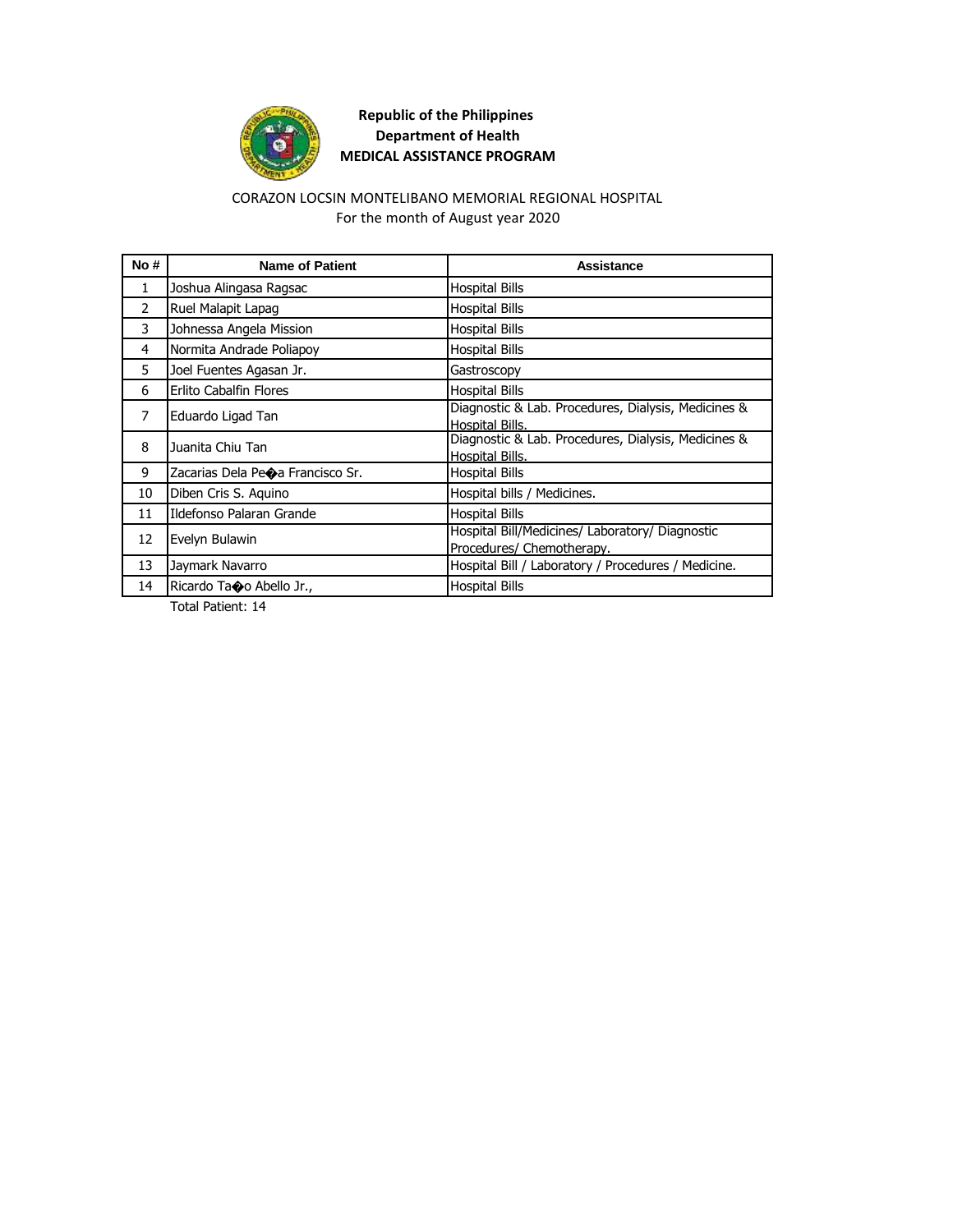

#### CORAZON LOCSIN MONTELIBANO MEMORIAL REGIONAL HOSPITAL For the month of September year 2020

| No# | <b>Name of Patient</b>         | Assistance             |
|-----|--------------------------------|------------------------|
|     | Jonalyn Cardenas Gonzaga.      | Hospital bills.        |
|     | Ma. Kessie Gilonga Villanuna   | <b>Hospital Bills</b>  |
|     | Ernesto Sernicula Tondag       | <b>Hospital Bills</b>  |
| 4   | Reinth Ashly Ojoylan Fortuna   | <b>Hospital Bills</b>  |
| 5   | Jasmine Pabalan Estreba        | <b>Hospital Bills</b>  |
| 6   | Rodolfo Dela Cruz Pedrajas Jr. | Medicines              |
|     | Romel Tortogo                  | Dietary Supplement     |
|     |                                | Dialysis/Chemotherapy. |